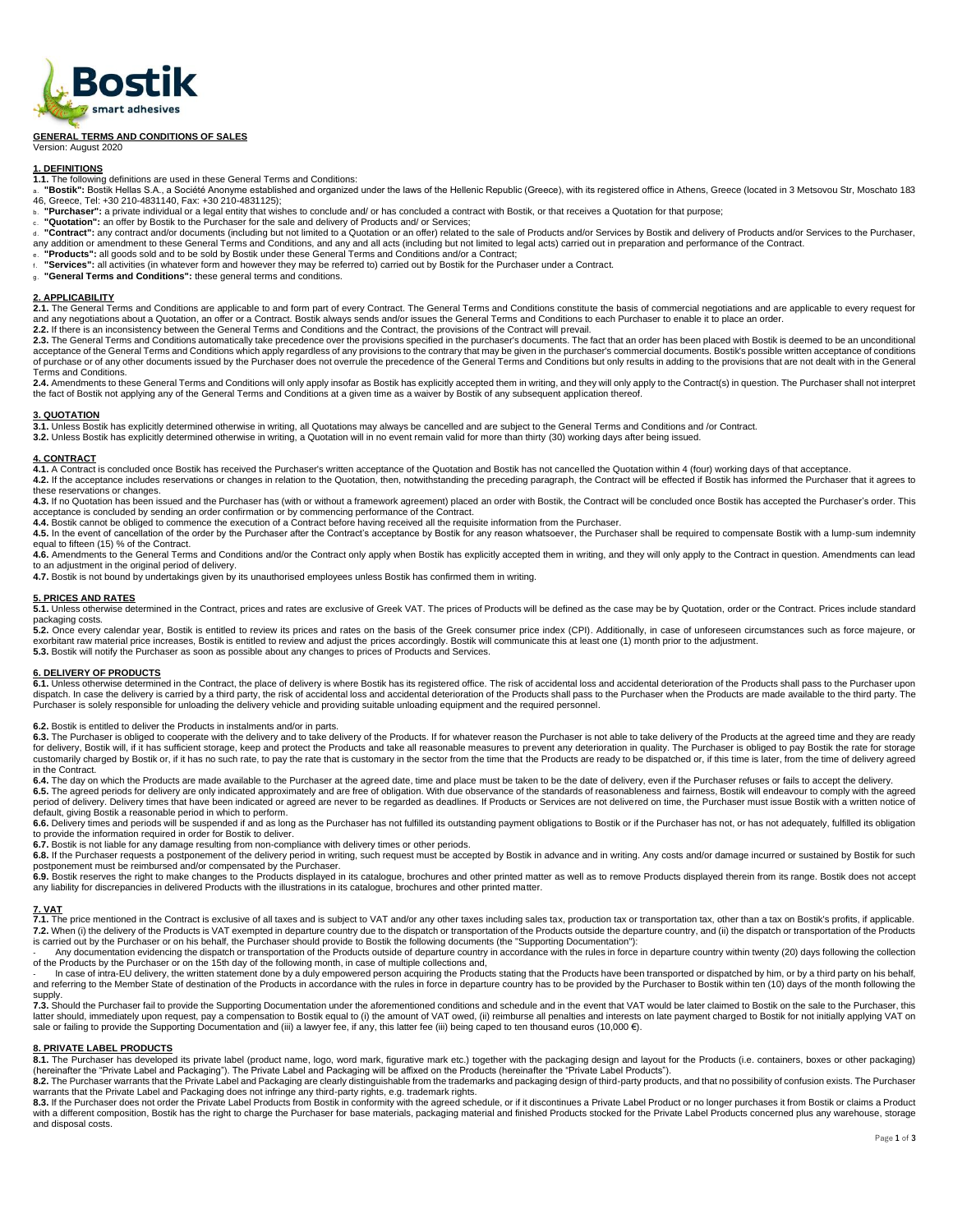

8.4. Due to the nature of the production process it is possible that the number of manufactured Products is not the same as the number of ordered Products. Bostik reserves the right to deliver ten (10) % more or ten

(10) % fewer Products than the number of Private Label Products ordered by the Purchaser. In that case, Bostik will have fulfilled its obligation to deliver under the Contract.<br>8.5. Bostik cannot be held responsible under possible differences between the advised shelf life and/or expiry date by Bostik and the Purchaser's requested shelf life/ expiry date. The Purchaser is liable to possible claims arising from these differences.

## **9. DELIVERY OF SERVICES**

9.1. The Purchaser guarantees that Bostik will be able to perform the Services on time, safely, without obstruction and with the use of the requisite facilities (such as gas, water and light). Bostik must be able to<br>commen

**9.2.** The Purchaser guarantees that it has the permits and licenses required in order for Bostik to perform the Services.

9.3. The Purchaser is liable for all damage resulting from loss, theft, fire or damage to tools, materials and other items of property belonging to Bostik that are located in the place where Bostik performs the Services.

## **10. INVOICING AND PAYMENT**

**10.1.** Unless otherwise determined in the Contract, Bostik issues an invoice upon delivery of the Products and/or Services. At the time of invoicing, prices and rates will be increased by any taxes applicable at the time of delivery, particularly VAT. If the Contract provides that payment is to be made in instalments, each instalment will be invoiced separately.

10.2. Bostik's invoices must be paid in the agreed currency and within the payment periods indicated on the invoices in question. If the invoice does not indicate a payment period, payment must be made within thirty<br>(30) d

**10.3.** Unless the Purchaser protests in writing about an invoice within five (5) working days of the date of the invoice, the Purchaser will be deemed to have approved it. If a complaint about an invoice proves to be well-founded, Bostik will amend the invoice amount.

If the Purchaser does not perform its payment obligations under the Contract in a timely manner, the Purchaser will be in default by operation of law without any notice of default being required. If the Purchaser is in default, it will owe Bostik statutory interest on the outstanding invoice amount without prejudice to Bostik's other contractual rights.<br>10.4. All judicial and extrajudicial collection costs that Bostik is forced to incur

a third party to collect its claim on the grounds of an unpaid invoice.<br>**10.5.** All payments made by the Purchaser to Bostik go towards settling (1) costs, (2) interest and (3) principal amounts, in the order in which such

10.6. Bostik is entitled to demand what it considers to be satisfactory security for the performance of the Purchaser's obligations and the Purchaser is obliged to provide it if Bostik has good grounds to fear that the Purchaser will not perform its obligations.

10.7. Bostik is at all times entitled to refuse a new order from the Purchaser if the Purchaser has failed to pay any invoices which are already due and payable.

**10.8.** The Purchaser may not deduct any payment obligations of Bostik from any of its own payment obligations. The Purchaser's payment obligation is separate from the other obligations under the General Terms and Conditions and/or Contract.

## **11. GUARANTEE AND COMPLAINTS**

11.1. Bostik warrants, to the exclusion of any other warranty and/or liability that, on the date of their delivery, the Products comply with the technical specifications set out in the Contract. Immediately upon delivery o the Products and/or performance of the Services, the Purchaser is obliged to examine whether the Products and Services conform to the Contract.<br>11.2. Complaints about the delivered Products and Services must be reported to

visible upon delivery, or missing products from the delivery must be made within forty-eight (48) hours after the delivery has been made. After written notification to Bostik, Purchaser should make Products available for pick-up by Bostik within seven (7) days.<br>11.3. Any complaint in respect of Bostik relating to non-compliance with the specifications of the Products (hereinafter "Non-Compliance") shall be valid only if it is sent to B

days following delivery of the Product. Purchaser must provide evidence of the existence of Non-Compliance and give Bostik every opportunity to observe such Non-Compliance.<br>11.4. Unless otherwise determined in the Contract

**a.** a defect is the result, either wholly or in part, of unusual, improper, inexpert or negligent use of the Products by the Purchaser;

**b.** the Product has been modified by the Purchaser; **c.** the Product has been transferred to the end user by the Purchaser;

**d.** Bostik has, on the Purchaser's instructions, used certain base materials, packaging etc. for the Products and Services which have caused the defect;

**e.** the defect consists of a limited discrepancy in quantity, quality, colour, finish, dimensions, composition etc. which is acceptable in the sector or which cannot be avoided for technical reasons;

**f.** the Purchaser has not performed all its obligations (including payment obligations) to Bostik.

**11.5.** The Purchaser will enable Bostik to investigate a complaint and will fully cooperate in this regard. Bostik may engage an expert to verify a complaint. The costs of the expertise may be charged to the Purchaser if the complaint or objection is declared unfounded, either wholly or in part.

11.6. If complaints are not reported in writing in a timely manner, the Purchaser will be deemed to have approved the delivered Products and Services and to have waived all rights and powers available to it by law and to h and/or under the Contract and/or these General Terms and Conditions.

**11.7.** A complaint as referred to in this article does not suspend the payment obligation.

11.8. If and insofar as Bostik declares a complaint by the Purchaser to be well founded, Bostik will, at its discretion (i) repair the defect in the Product, (ii) replace the defective Product, or (iii) repossess the defec Product and reimburse the Purchaser with the purchase price. In no event is the Purchaser entitled to compensation for the delivery of a defective Product.<br>**11.9.** The Products may only be returned once Bostik has given it

### **12. FORCE MAJEURE**

**12.1.** A party to the Contract is not liable for a delay or shortcoming in the performance of the Contract if and insofar as it is the result of force majeure.

12.2. Force Majeure includes, but is not restricted to any form of natural disasters, strikes, industrial conflicts, any failure or delay by suppliers of Bostik, acts of war, a lack of raw/base materials, epidemics, transp warehouses or workshops, and furthermore, any and all circumstances under which Bostik cannot reasonably be expected to perform or continue to perform its obligations towards the Purchaser. Force majeure on<br>the part of Bos

**12.3.** The parties must inform one another without delay if a force majeure situation occurs.

12.4. In the event of force majeure, Bostik will suspend its obligations for the duration of the force majeure situation, without the Purchaser being entitled to any compensation. Force majeure does not release the Purchaser from his obligations to pay.

**12.5.** If a force majeure situation lasts more than three (3) months, either party may dissolve the Contract with immediate effect, without either party being entitled to compensation.

# **13. LIABILITY**

13.1. Unless otherwise determined in the Contract, Bostik is not liable for damage to or loss of the Products after they have been made available to the Purchaser in accordance with Article 6.1 of these General Terms and Conditions.

13.2. Bostik is not liable for indirect loss, including, but not limited to, consequential loss, loss of profits, loss due to business interruption, non-economic damage, direct trading loss and other kinds of financial los including all possible claims from third parties in the broadest sense of the word, including end buyers and personnel of the Purchaser.

13.3. If Bostik is liable to the Purchaser for any kind of damage under the Contract, the General Terms and Conditions and/or the law, this liability will in any event be restricted to the amount of the invoice amount of the Contract (exclusive of VAT). In any case, the maximum Bostik's liability per Contract shall not exceed fifty thousand (50, 000) euros

**13.4.** Bostik does not have to compensate any damage if the Purchaser, at the time of the occurrence of the aforesaid event, is in default of performance of any obligation towards Bostik, barring intent or gross negligence on Bostik's part in the performance of the Contract.

13.5. Insofar as the Purchaser is a distributor/dealer of Bostik, the Purchaser must make regulations, manuals and instructions of Bostik, including security regulations, manuals and instructions, available to its (end) buyers and inform consumers that they must meticulously comply with these regulations, manuals and instructions, including security regulations, manuals and instructions. Bostik does not accept any liability in that buyers regard.

13.6. Bostik is liable neither for the Purchaser's non-compliance with the regulations, manuals and instructions, including (security) regulations, manuals and instructions, nor for the use of auxiliary materials.<br>13.7. Bo

**13.8.** Bostik is not responsible for the accuracy or comprehensiveness of the data, documentation or drawings furnished by the Purchaser to Bostik and Bostik may assume their accuracy in performing the Contract.

# **14. PRODUCT STANDARDS**

14.1. Regarding the Products and Services (and the selling of them), the Purchaser must act in accordance with the applicable requirements of product safety.14.2. The Purchaser will not remove the manuals and<br>other instruc

**14.3.** The Purchaser must grant any and all cooperation necessary if Bostik wishes to issue a public warning, recall products or take any other measures, whether or not on account of European or Greek regulations regarding general public safety. In order to facilitate a public warning or a product recall, the Purchaser must at all times keep records of the recipients, time and quantities of supplies of the Products.<br>14.4. Without p with European or Greek regulations, or (ii) inform third parties of the un-safeness of a Product on the grounds of any regulations.

## **15. RESERVATION OF TITLE**

15.1. The Products continue to be the property of Bostik until the Purchaser has fully satisfied all claims under the Contract (including claims to pay for Products and Services as well as claims on account of a failure<br>to

**15.2.** The reservation of title does not affect the risk transfer provided by Article 6 above.